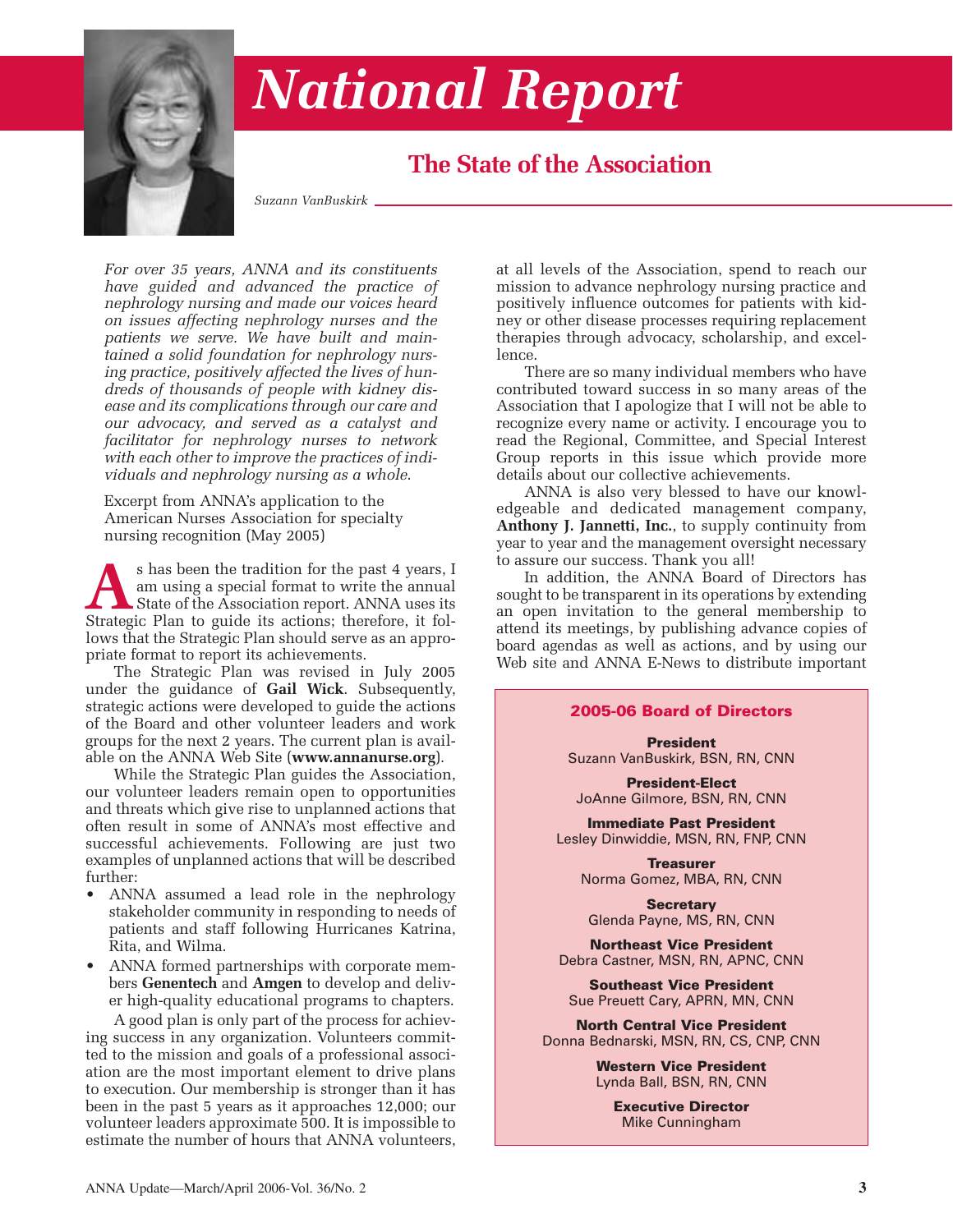alerts and information in a timely fashion. I encourage each member to take advantage of this resource by frequenting the ANNA Web site (**www.annanurse.org**) and providing the ANNA National Office with your correct e-mail address.

I hope you will feel the pride I have for our accomplishments over the past year as you read this and other reports in this issue.

### **Advocacy**

**Goal: ANNA will be the leading advocate for nephrology nurses and patients and will advocate for quality care for individuals, families, and communities impacted by real or potential kidney disease.**

- To ensure that ANNA's voice continues to be heard, Gardner Carton & Douglas (GCD), a Washington, DC based firm, was contracted to replace **Nancy Sharp**, who served as ANNA's Heatlh Policy Consultant for 5 years and who wanted to move on to other interests. GCD will help the Association expand its legislative and public policy agendas, clinical priorities, and member participation at the grassroots level.
- ANNA offered its Health Policy Workshop to approximately 75 elected national and regional Association leaders as well as members of the Health Policy Committee, state directors, and chapter representatives. **Kathleen Smith, Sheila Doss** (Health Policy Committee Chair), and **Nancy Sharp** participated in the successful 2.5 day meeting that included visits to Capitol Hill and a White House briefing. The goal of the workshop is to increase members' participation in advocacy at the local, state, and federal levels.
- ANNA launched a geriatric Web resource, *Spotlight on Older Adults*, on the ANNA Web site to assist nephrology nurses who care for aging patients. Under the leadership of **Terran Mathers**, this resource is a continuation of the Association's work with the Nurse Competence in Aging initiative.
- ANNA continues its collaboration with the Centers for Medicare and Medicaid Services (CMS):
	- ➤ ANNA met with representatives of CMS during the year to discuss a variety of issues important to nephrology nurses and attended several CMS Open Door meetings.
	- ➤ **Kathleen Smith, Debra Castner**, and **Suzann VanBuskirk** participated in a meeting of ESRD stakeholders to learn about the Medicare prescription drug benefit in order to provide ANNA members with information to assist patients navigate this new benefit.
	- ➤ ANNA is grateful to **Deborah Brouwer** and **Lynda Ball** for their continued leadership in the CMS Fistula First Breakthrough Initiative (FFBI) and to **Bonnie Greenspan**, who represents nephrology nursing on the ESRD Demonstration Project Advisory Board.
	- ➤ **Annette Frauman** and **Evelyn Butera** represented ANNA at the ongoing Clinical Performance Measures Committee's activities. As CMS

is streamlining all the performance measurements under a single process, this committee will be disbanded in June 2006.

- ► ESRD Network Special Projects:
	- ✦ **Kristin Larson** was appointed to participate in Network 6's Safe and Timely Immunization Coalition (STIC) and has been invited to present her report on Hepatitis B at the 2006 Forum of ESRD Networks.
	- ✦ **Sue Cronin** and **Glenda Payne** participated in a TEP convened by Network 9/10 for the purpose of exploring options for and making recommendations to the CMS on changes to the Conditions for Coverage regarding the provision of dialysis therapy in the long-term care setting.
	- ✦ **Glenda Harbert** served as ANNA representative on Network 5's End of Life Coalition to promote effective interchange among patients, families, caregivers, payers, and providers in support of integrated patientcentered end-of-life care for chronic kidney disease (CKD) patients.
- ANNA continues to be active as a founding member in Kidney Care Partners (KCP). Past President **Gail Wick** represented ANNA on the KCP Board of Directors and assisted ANNA to retain a seat on the KCP Operations Committee as the "at large" member. ANNA was involved in continuing efforts to gain co-sponsors for the Kidney Care Quality and Improvement Act and in the successful passage of the Congressional budget reconciliation process to achieve a 1.6% composite rate increase for 2006. In addition, Gail Wick serves on the Steering Committee of the Kidney Care Quality Initiative to create a framework for a quality initiative that focuses on clinical metrics, quality of life, and pay-for-performance with the objective of defining, assessing, monitoring, and rewarding quality CKD and ESRD care.
- With **Kristin Larson** as Advisor, ANNA continues to champion the use of CapWiz (via the ANNA Web site) to allow members to easily gain public policy information and write letters to their legislators. In addition, ANNA has acquired a federal and state legislative district match on its membership database (for ANNA's exclusive use) to enable the Association to identify members who are constituents of legislators who may be dealing directly on issues of importance to the membership or the patient population we serve.
- ANNA continues to monitor legislative activity that might have an impact on nephrology nursing and patient care in all 50 states. **Kathleen Smith** directed ANNA members in many states, including Georgia, Virginia, and West Virginia, to educate legislators and rulemakers about the realities of nephrology nursing and the impact of regulation of patient care technicians in dialysis units. The state-specific database detailing state laws affecting the practice of nephrology nursing with links to state board of nursing Web sites is available on the ANNA Web site.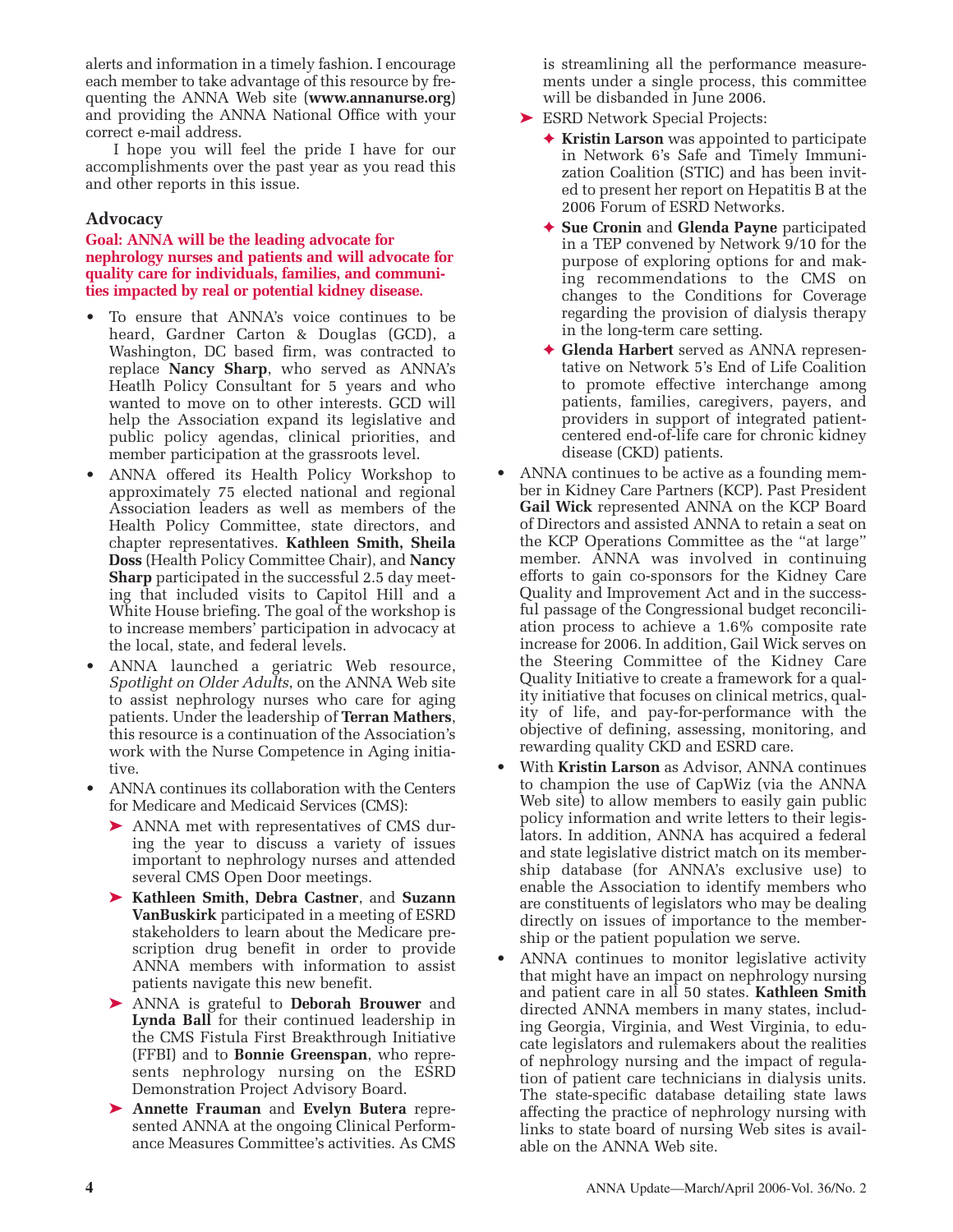- ANNA joined the American Nurses Association (ANA) as one of 13 nursing organizational affiliate members. This membership will support ANNA's Advocacy goal by increasing our access to information about and participation in the larger nursing community. Expectations of members include active participation at the annual House of Delegates; **Suzann VanBuskirk** was the delegate to this meeting. Revisions to the ANA bylaws during that meeting allowed ANNA representation on the Congress of Nursing Practice and Economics. **Sally Burrows-Hudson** was appointed to serve as our representative.
- ANNA is a member of the Nursing Organizations Alliance (the "Alliance"). Sixty-five nursing organizations belong to the Alliance, whose mission is to represent the interests of nursing organizations through communication, collaboration, education, and advocacy. The Alliance also sponsors the annual Nurse In Washington Internship (NIWI) program, during which individuals attend a comprehensive 4-day conference that includes legislative programs and a visit to Capitol Hill. ANNA sends four to six members to NIWI each year through grants and scholarships. The Alliance held its first Leadership Academy in August. The ANNA Board endorsed the Principles and Elements of a Healthful Practice / Work Environment for Nurses and posted this document on our Web site.
- ANNA continues to participate in the National Kidney and Urologic Diseases Information Clearinghouse (NKUDIC), exchanging information about the Association with several nonprofit associations within the nephrology and urologic markets.
- **Clare Sasak**, Professional Practice Committee Chair, continues to represent ANNA to the Renal Physicians Association (RPA) Patient Safety Committee. ANNA is assisting with recruiting nephrology nurses to participate in a health professional safety survey.
- Several ANNA members participated in the review and response to the drafts of the National Kidney Foundation (NKF) K/DOQI Clinical Practice Guidelines; Clinical Practice Recommendations for HD Adequacy 2005 / PD Adequacy 2005 / Vascular Access Adequacy 2005; Clinical Practice Guidelines for Anemia in CKD; as well as several draft JCAHO documents. See Table 1 for a list of ANNA's health policy related activities and endorsements.
- ANNA's awards program contributes to the Association's core values of advocacy, scholarship, and excellence by recognizing outstanding contributions to ANNA; rewarding research and writing; promoting scholarship through career mobility and research grants; and promoting advocacy and leadership with NIWI scholarships. See the annual report by Awards and Scholarships Committee Chair **Sharon Longton** for details about the enthusiastic membership response this year as well as changes to the application process to encourage application submissions.
- ANNA presidents met with England's Lord Davies of Coity and Lord Harris of Haringey, members of a study group from the United Kingdom who traveled to Philadelphia to share information about patient education and empowerment.
- Immediate Past President **Lesley Dinwiddie** responded to a request from Past President **Gerri Biddle** to lead a delegation of nephrology nurses, including **Glenda Payne, Helen Currier, Marianne Neumann**, and **Jean Colaneri**, to participate and present topics relating to nephrology nursing at the premier meeting of the Peruvian Nephrology Nurses Association. ANNA continued to reach out globally to respond to a request by a member of the nephrology nurses association in Turkey by providing a gift of the revised *Nephrology Nursing Standards of Practice and Guidelines for Care*.
- The *Resource Guide for Use With Hispanic Nephrology Patients* compiled by the Southeast Region under the leadership of **Sue Preuett Cary** was published in the *Nephrology Nursing Journal* and is also available on the ANNA Web site.

#### **Recruitment and Retention**

#### **Goal: Ensure the future of the specialty of nephrology nursing.**

- Past Presidents **Caroline Counts** and **Beth Ulrich** submitted an application to ANA seeking recognition of nephrology nursing as a nursing specialty and requesting approval of the specialty's scope of practice statement and acknowledgment of the nephrology nursing standards of practice. In October ANNA was informed that the request had been granted.
- The first annual Nephrology Nurses Week was held September 11-17 to recognize the critical role nephrology nurses play in patient care. Past President **Lesley Dinwiddie** will serve as Nephrology Nurses Week Advisor in 2006 and has already begun to work on new and exciting ways to celebrate.
- ANNA continues to support the growing numbers of advanced practice nurses working in nephrology.
	- ➤ In her report in this issue, Advanced Practice SIG Leader **Darene Hall** outlines the many achievements of the group, including contributions to the *Nephrology Nursing Journal* and the *ANNA Update* and the formation of a mentoring program.
	- ➤ **Debra Castne**r and Past President **Nancy Sharp** participated in an APN Stakeholder meeting organized by ANA.
	- ➤ ANNA collaborated with RPA to plan and present a 2-day event entitled *Collaborative Approaches to Excellent Nephrology Practice: A Team Approach to Optimal Kidney Care.* **Mary Schira** represented ANNA on the planning committee for this conference, which followed ANNA's Fall Meeting in Kansas City.
- ANNA recognized the demand for a Special Interest Group (SIG) to provide a forum for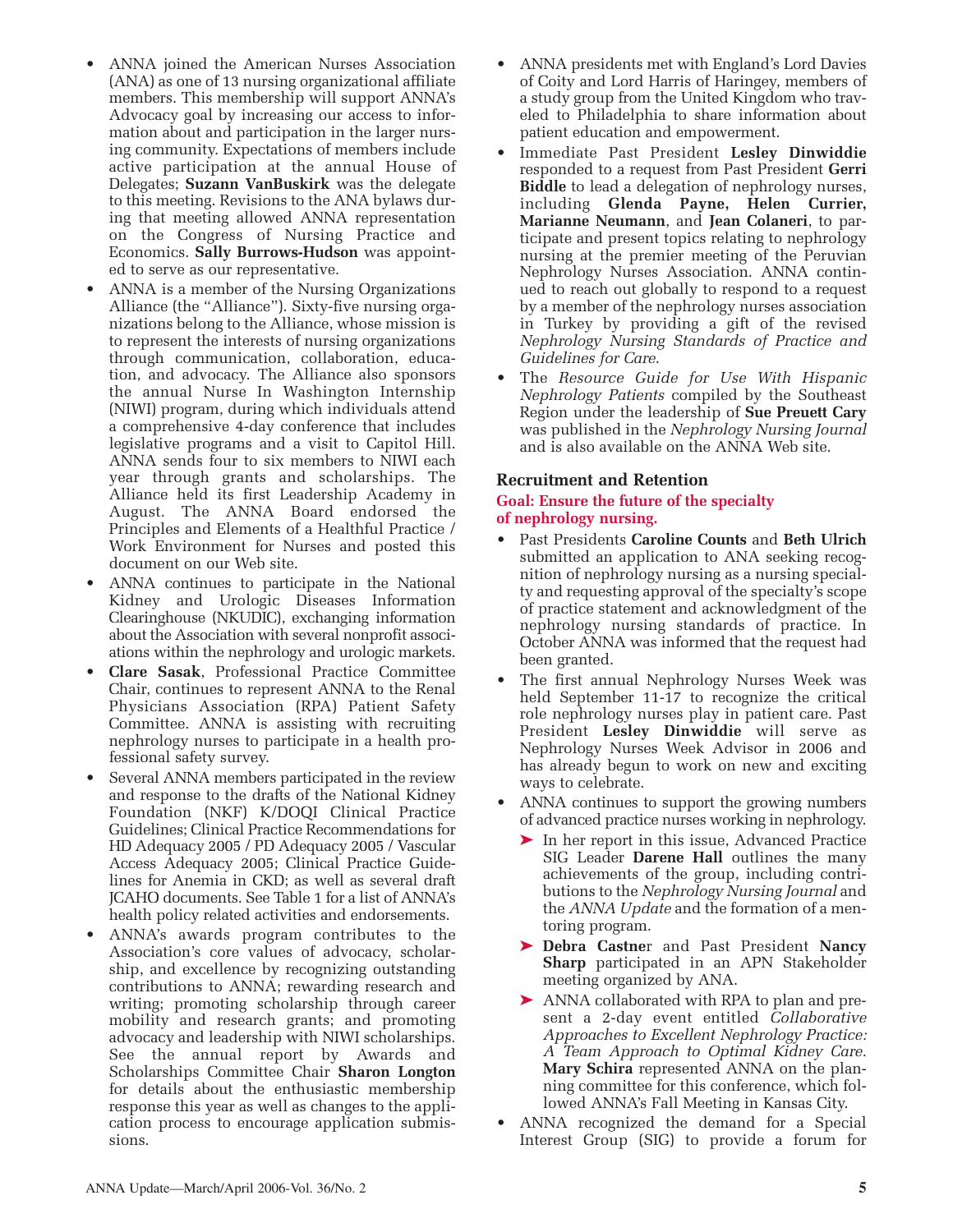#### **Table 1 Health Policy Activities and Endorsements**

| <b>Date</b>        | <b>Activity</b>                                                                                                                                                                                                                                                                                                   |
|--------------------|-------------------------------------------------------------------------------------------------------------------------------------------------------------------------------------------------------------------------------------------------------------------------------------------------------------------|
| March 30, 2005     | The Americans for Nursing Shortage Relief (of which ANNA is a member) provides written<br>testimony to the Labor-Health and Human Services Appropriations Subcommittee regarding<br>Fiscal Year 2006 Nursing Workforce and Research Funding.                                                                      |
| April 29, 2005     | ANNA sends letter to the Forum of ESRD Networks endorsing the Executive Summary of the<br>Position Paper on Involuntary Discharge, which was developed by the National Task Force<br>on Decreasing Dialysis Patient-Provider Conflict.                                                                            |
| May 5, 2005        | ANNA sends letter to the Centers for Medicare and Medicaid Services (CMS) regarding the<br>draft Hematocrit Measurement Audit Program Memorandum (HMA PM).                                                                                                                                                        |
| May 5, 2005        | ANNA sends comments to CMS regarding the Medicare Program; Conditions for Coverage<br>for End Stage Renal Disease (ESRD) Facilities; Proposed Rule; CMS-3818-P.                                                                                                                                                   |
| May 5, 2005        | Kidney Care Partners (of which ANNA is a member) sends comments to CMS regarding<br><b>Conditions for Coverage for ESRD Facilities.</b>                                                                                                                                                                           |
| June 3, 2005       | ANNA sends comments to CMS regarding the Medicare Program; Hospital Conditions of<br>Participation: Requirements for Approval and Re-approval of Transplant Centers to Perform<br>Organ Transplants; Proposed Rule; CMS-3835-P.                                                                                   |
| June 3, 2005       | ANNA sends letter to the Secretary of the Department of Health & Human Services express-<br>ing concern that a qualified RN from an emergency department was not appointed to the<br><b>EMTALA Technical Advisory Group.</b>                                                                                      |
| June 23, 2005      | ANNA sends letter to the American Nurses Association (ANA) regarding the Proposed<br>Language: New Standard HR.1.25 Disaster Job Responsibilities and Proposed Language:<br>New Standard HR.4.35 (For Critical Access Hospitals MS.4.110).                                                                        |
| July 8, 2005       | ANNA joins The Center for Telemedicine Law and other organizations in supporting addi-<br>tional funding for the advancement of telehealth funding.                                                                                                                                                               |
| July 11, 2005      | ANNA joins 26 other nursing organizations in supporting increased funding for the Nurse<br>Reinvestment Act.                                                                                                                                                                                                      |
| July 14, 2005      | ANNA endorses Nursing Organizations Alliance "Principles and Elements of a Healthful<br>Practice / Work Environment."                                                                                                                                                                                             |
| August 22, 2005    | ANNA and other nursing organizations send letter to the Senate Committee on Finance urg-<br>ing the inclusion of the Medicaid Advanced Practice Nurses and Physician Assistants Access<br>Act (S. 1515) in Medicaid reconciliation legislation currently in development.                                          |
| August 22, 2005    | ANNA and other nursing organizations send letter to the House Subcommittee on Health<br>and Committee on Energy and Commerce urging the inclusion of the Medicaid Advanced<br>Practice Nurses and Physician Assistants Access Act (H.R. 2716) in Medicaid reconciliation<br>legislation currently in development. |
| September 20, 2005 | The Americans for Nursing Shortage Relief sends letters to the Senate and House<br>Committees on Appropriations urging funding for nursing workforce development pro-<br>grams.                                                                                                                                   |
| September 28, 2005 | ANNA and other nursing organizations send letter to Congress requesting adequate funding<br>for the "Nurse Reinvestment Act" and other essential nursing workforce programs at the<br><b>Health Resources and Services Administration.</b>                                                                        |
| September 30, 2005 | Kidney Care Partners sends comments to CMS regarding CMS-1502-P: Proposed Rule for<br>Revisions to Payment Policies under the Physician Fee Schedule for Calendar Year 2006.                                                                                                                                      |
| October 6, 2005    | Kidney Care Partners sends letter to Senators Grassley and Baucus (Senate Committee on<br>Finance) thanking them for introducing the Medicare Value Purchasing Act of 2005.                                                                                                                                       |
| October 11, 2005   | ANNA responds to JCAHO's CKD certification program draft requirements.                                                                                                                                                                                                                                            |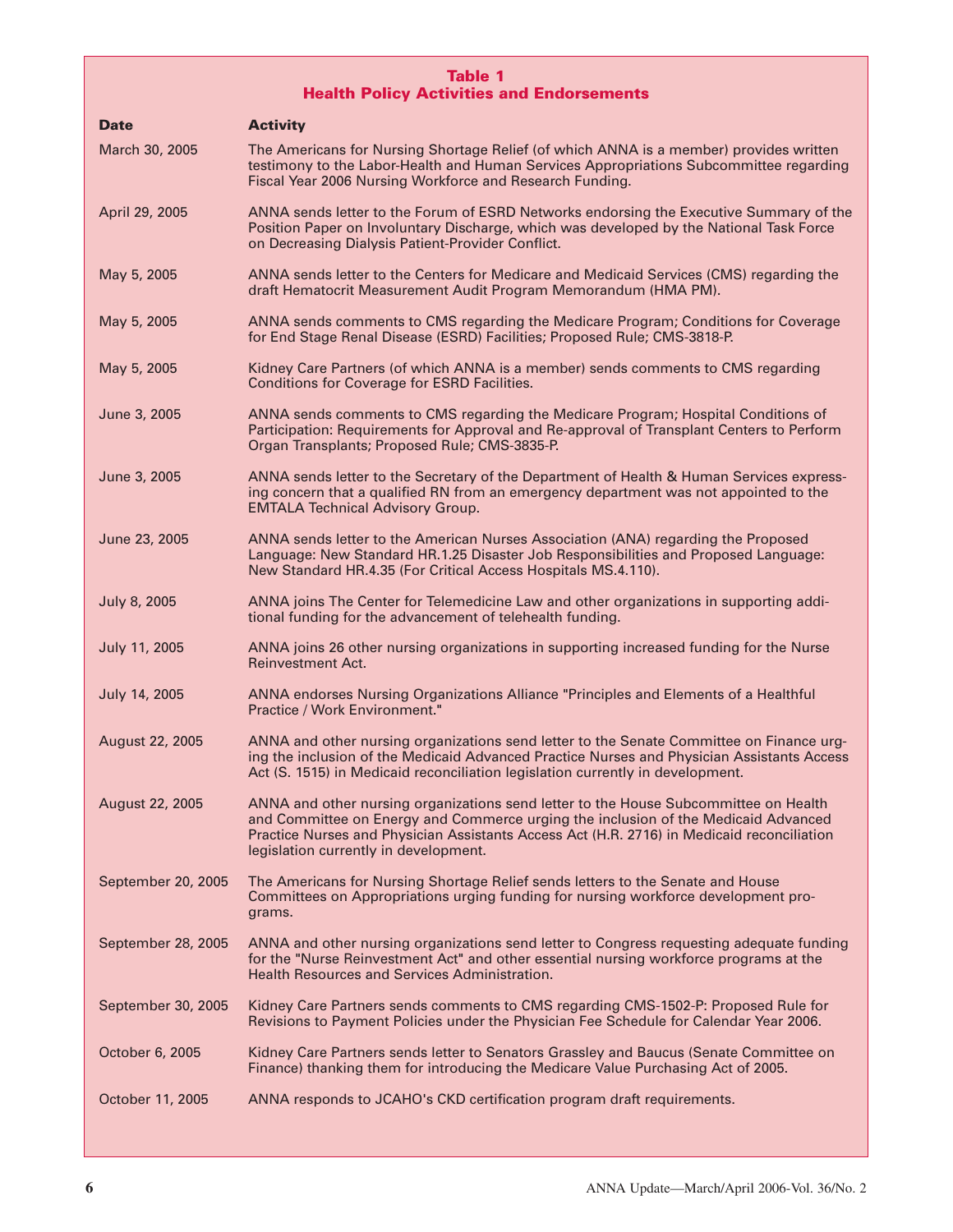| <b>Table 1 (continued)</b><br><b>Health Policy Activities and Endorsements</b>                                             |                                                                                                                                                                                                                                                                                                                                                                 |  |  |  |
|----------------------------------------------------------------------------------------------------------------------------|-----------------------------------------------------------------------------------------------------------------------------------------------------------------------------------------------------------------------------------------------------------------------------------------------------------------------------------------------------------------|--|--|--|
| <b>Date</b>                                                                                                                | <b>Activity</b>                                                                                                                                                                                                                                                                                                                                                 |  |  |  |
| October 24, 2005                                                                                                           | ANNA sends letter to Senate Finance Committee members urging them to include the provi-<br>sions of the Kidney Care Quality and Improvement Act of 2005 in the budget reconciliation<br>package.                                                                                                                                                                |  |  |  |
| November 1, 2005                                                                                                           | ANNA and other nursing organizations send letter to House Subcommittee on Labor, HHS,<br>Education and Related Agencies requesting a funding level of at least \$156 million for<br>Nursing Workforce Development programs (Title VIII, Public Health Service Act) in the final<br>FY 2006 Labor, Health and Human Services, and Education Appropriations Act.  |  |  |  |
| November 1, 2005                                                                                                           | ANNA and other nursing organizations send letter to Senate Subcommittee on Labor, HHS,<br>Education and Related Agencies requesting a funding level of at least \$156 million for<br>Nursing Workforce Development programs (Title VIII, Public Health Service Act) in the final<br>FY 2006 Labor, Health and Human Services, and Education Appropriations Act. |  |  |  |
| November 22, 2005                                                                                                          | ANNA sends letters to key legislators requesting the inclusion of the 1.6% dialysis composite<br>rate increase in deliberations of the House/Senate Conference Committee on budget recon-<br>ciliation.                                                                                                                                                         |  |  |  |
| November 29, 2005                                                                                                          | ANNA sends letter to ANA regarding the JCAHO Field Review on the Proposed Revisions to<br>Medical Staff Credentialing and Privileging.                                                                                                                                                                                                                          |  |  |  |
| December 20, 2005                                                                                                          | The Americans for Nursing Shortage Relief sends letter to President Bush encouraging him<br>to increase funding for the Nursing Workforce Development programs authorized by Title<br>VIII of the Public Health Service Act.                                                                                                                                    |  |  |  |
| December 27, 2005                                                                                                          | ANNA hires Gardner Carton & Douglas LLP, a government relations firm, to expand legisla-<br>tive initiatives.                                                                                                                                                                                                                                                   |  |  |  |
| <b>January 3, 2006</b>                                                                                                     | ANNA sends letter to ANA regarding the JCAHO Field Review on the National Patient Safety<br>Goals and Requirements for 2007.                                                                                                                                                                                                                                    |  |  |  |
| <b>February 1, 2006</b>                                                                                                    | ANNA and other organizations send letter to President Bush and Congress urging them to<br>increase funding for public health in Fiscal Year 2007.                                                                                                                                                                                                               |  |  |  |
| <b>Note:</b> The full text of the above correspondence is available on the ANNA Web site. Go to <b>www.annanurse.org</b> . |                                                                                                                                                                                                                                                                                                                                                                 |  |  |  |

**Note:** The full text of the above correspondence is available on the ANNA Web site. Go to **www.annanurse.org**, click on Health Policy, and select Activities/Endorsements.

nephrology nurses working in acute care that encompasses all aspects of hospital-based inpatient care for patients with kidney disease or other disease processes requiring replacement therapies. **Rhonda Martin** was appointed to lead the new Acute Care SIG.

- The All Region Executive Committee (AREC) continues to support the needs of chapters. A new chapter was formed in North Dakota this year, bringing the total number of ANNA chapters at year's end to 114. The Regional Reports describe the creative activities that the AREC has employed throughout the year to support the important contributions of ANNA chapters.
- ANNA was well represented at the National Student Nurses' Association (NSNA) meetings in an effort to market nephrology nursing. At the Mid Year Conference in Louisville, KY, ANNA participated in the Nursing Specialty Showcase and manned an ANNA booth. At NSNA's 2006 Annual Convention in Baltimore, members of the Capitol and Baltimore Chapters as well as **Debra Castner** and **Suzann VanBuskirk**, will be on hand to represent ANNA. We continue to offer dis-

counted membership fees and program registration to student nurses.

- ANNA continues to be visible at other meetings such as the European Dialysis and Transplantation Nurses Association (EDTNA), the Canadian Association of Nephrology Nurses and Technicians (CANNT), the Forum on Healthcare Leadership, the Annual Dialysis Conference, the Forum of ESRD Networks, the American Society of Nephrology (ASN), the American Association for Medical Instrumentation (AAMI), the Academy of Medical-Surgical Nurses (AMSN), the National Conference for Nurse Practitioners (NCNP), the American Organization of Nurse Executives (AONE), the Nursing Management Congress, the American Nurses Association, and Sigma Theta Tau. ANNA also has alliances with other organizations such as Nurses for a Healthier Tomorrow. (See Table 2 for a list of ANNA's strategic alliances.)
- ANNA continues to support the Americans for Nursing Shortage Relief (ANSR) with sponsorship and attendance at educational luncheons and supports appropriate levels of Title VIII funding for nursing workforce programs.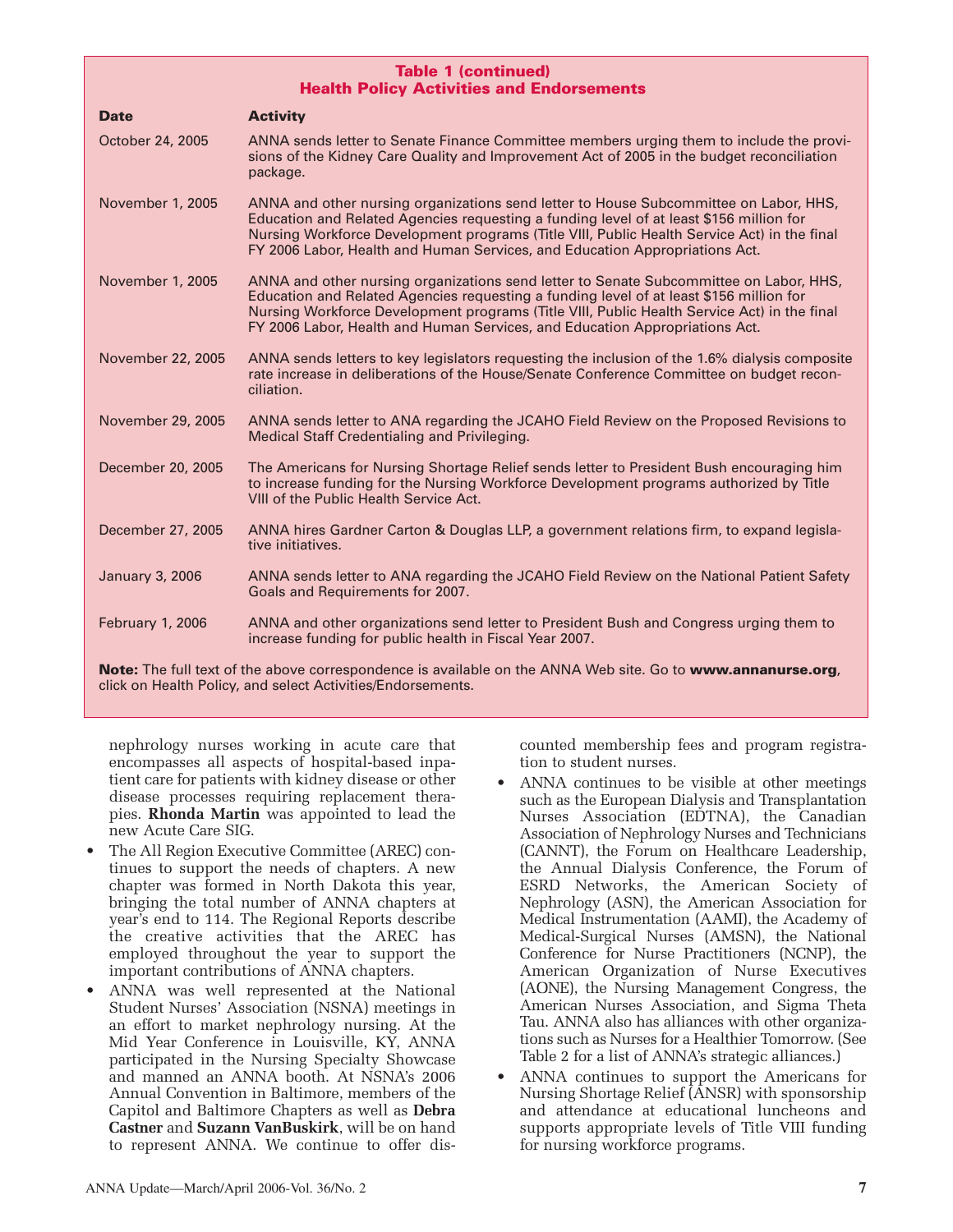• ANNA continues to increase visibility in printed media this year thanks to the efforts of Janet D'Alesandro of Anthony J. Jannetti, Inc., who provides public relations services for the Association. See Tables 3 and 4 for a listing of these activities.

#### **Membership**

#### **Goal: ANNA will be the association of choice for nephrology nurses.**

- ANNA chapters continue to be the source of much member satisfaction because they provide meaningful and quality local educational programs as well as networking opportunities. The reports by all four Regional Vice Presidents detail the efforts of the AREC (all officers of all regions plus the regional Health Policy Advisors) to support the 114 existing chapters.
- ANNA's dues remain at a very low rate, just \$60 per year since 1989 – the lowest of any professional nursing organization. Treasurer **Norma Gomez** published articles in the *ANNA Update* focusing on the value and benefits of ANNA membership.
- The ANNA National Office, under the supervision of **Lou Ann Leary**, Director of Membership Services, continues to provide outstanding membership services in communications with members on a day-to-day basis. Over the past 12 months, the national office initiated and responded to more than 60,000 individual member telephone calls and emails.
- The ANNA Web site continues to serve as a resource for ANNA members and other nephrology nurses, patients, and the general public. All the major Association documents and activities are available to the membership. The most recent journal and newsletter are available to prospective members as well. E-News editions (both Association News and RenalWEB) are archived in the Members Only section.

#### **Table 2 Strategic Alliances – Affiliations with Other Organizations**

American Association of Diabetes Educators (AADE) American Association of Kidney Patients (AAKP) American Kidney Fund (AKF) American Nurses Association (ANA) American Nurses Association-Specialty Nursing Association Partners in Geriatrics (ANA-SNAPG) American Society of Association Executives (ASAE) American Society of Nephrology (ASN) Americans for Nursing Shortage Relief (ANSR) Annual Dialysis Conference sponsored by the University of Missouri Association for Advancement of Medical Instrumentation (AAMI) Canadian Association of Nephrology Nurses and Technicians (CANNT) Centers for Medicare and Medicaid Services (CMS) CMS Demonstration Project CMS Technical Expert Panel for LTC and ESRD DaVita Patient Citizens (DPC) End-of-Life Coalition (Network 5) European Dialysis and Transplant Nurses Association/European Renal Care Association (EDTNA/ERCA) Food and Drug Administration (FDA) FORUM of End Stage Renal Disease Networks (CPM QI Committee) Forum on Healthcare Leadership (Cross Country University) Hospice and Palliative Nurses Association (HPNA) International Transplant Nurses Association (ITNS) JCAHO CKD Certification Program Panel JCAHO National Patient Safety Goals and Requirements for 2007 Kidney Care Partners (KCP) KidneyResource.com Medical Education Institute (MEI) (Amgen Core Curriculum) National Association of Nephrology Technicians/ Technologists (NANT) National Institute of Diabetes and Digestive Kidney Disease (NIDDK) National Kidney Disease Education Program (NKDEP) National Kidney and Urologic Disease Advisory Board (NKUDAB) National Kidney and Urologic Diseases Information Clearinghouse (NKUDIC) National Kidney Foundation (NKF) NKF Clinical Practice Guidelines - Cardiovascular Guidelines NKF Clinical Practice Guidelines - Anemia in CKD NKF Clinical Practice Guidelines - HD Adequacy 2005 / PD Adequacy 2005 / Vascular Access Adequacy 2005 NKF KDOQI Anemia Guideline National Renal Administrators Association (NRAA) National Student Nurses' Association (NSNA) Nephrology Nursing Certification Commission (NNCC) Nurse in Washington Internship (NIWI) Nurses for a Healthier Tomorrow Nursing Organizations Alliance Peruvian Association of Nephrology Nurses (PANN) PKD Foundation Renal Coalition Renal Leadership Council Renal Physicians Association (RPA) Renal Support Network (RSN) Sigma Theta Tau (STT) United Network for Organ Sharing (UNOS) United States Renal Data Systems (USRDS) World Foundation for Renal Care (WFRC)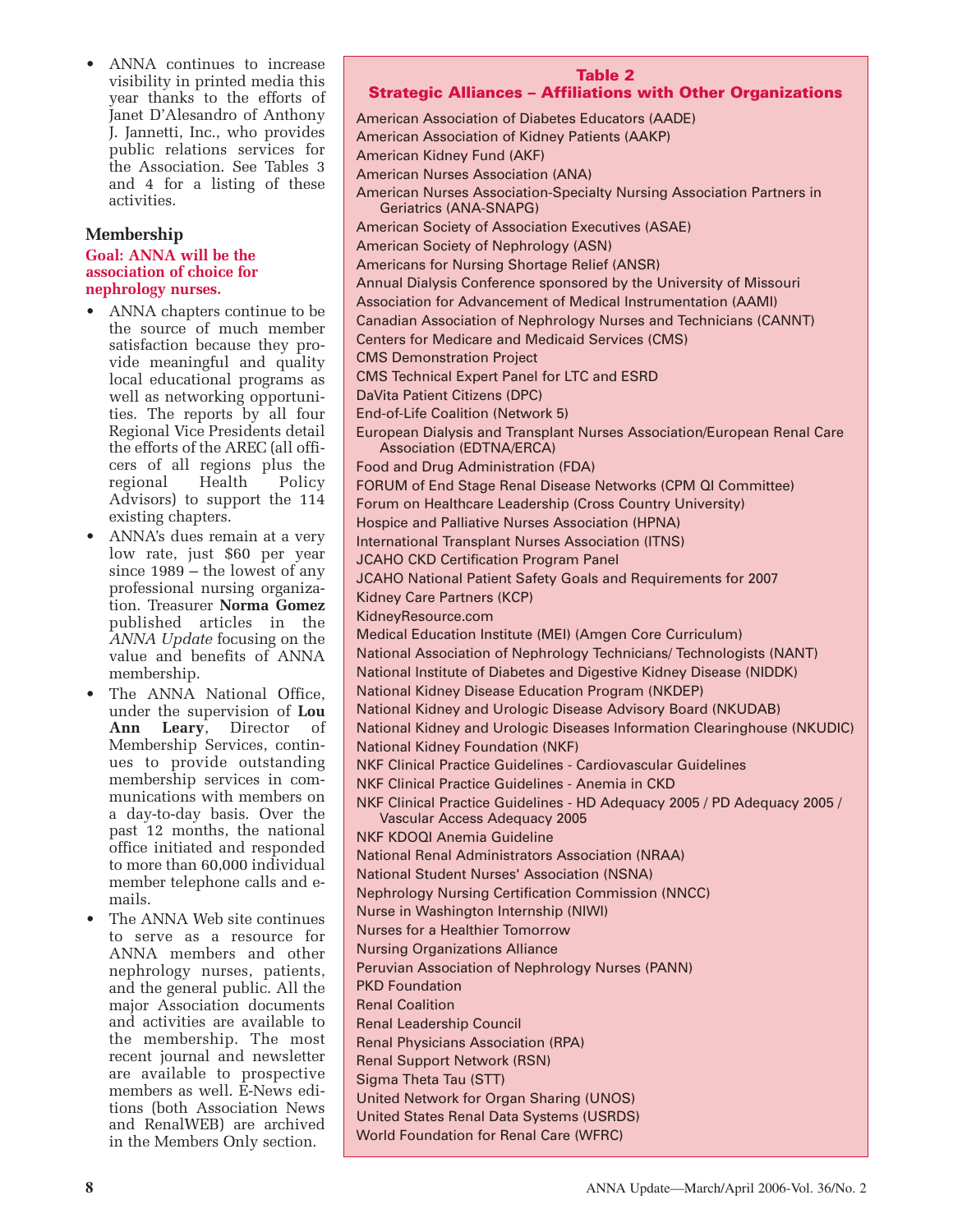#### **Table 3 ANNA Press Releases**

| <b>Date</b> | <b>Title</b>                                                                                                                | <b>Content</b>                                                                                                                                                           |
|-------------|-----------------------------------------------------------------------------------------------------------------------------|--------------------------------------------------------------------------------------------------------------------------------------------------------------------------|
| 4/20/05     | First Annual 'Nephrology Nurses Week'<br>To Honor Nurses' Life-saving Work                                                  | ANNA designates the second full week in<br>September each year as Nephrology Nurses Week.                                                                                |
| 4/27/05     | <b>Updated 'Nephrology Nursing Standards</b><br>of Practice' Helps Nephrology Nurses<br><b>Reinforce Clinical Knowledge</b> | <b>ANNA releases updated Nephrology Nursing</b><br>Standards of Practice and Guidelines for Care.                                                                        |
| 5/4/05      | <b>ANNA Wins National Award for Education</b><br>Campaign                                                                   | ANNA is named to the Associations Advance<br>America Honor Roll, a national awards competition<br>sponsored by the American Society of Association<br>Executives (ASAE). |
| 5/19/05     | <b>ANNA Symposium Focuses on Partnering</b><br>with Patients                                                                | Over 2,000 nephrology nurses and health care<br>professionals convened in Las Vegas, NV, for<br>ANNA's 36th National Symposium.                                          |
| 5/19/05     | ANNA Inducts New Officers for 2005-06                                                                                       | ANNA's new officers assume roles at 2005 National<br>Symposium.                                                                                                          |
| 5/19/05     | <b>ANNA Announces Award Winners</b>                                                                                         | ANNA distributes over \$69,000 in nursing excellence<br>scholarships, grants, and awards at 2005 symposium.                                                              |
| 5/26/05     | <b>ANNA Recognizes Kathleen Smith for</b><br><b>Outstanding Service</b>                                                     | Kathleen T. Smith, BS, RN, CNN, receives the<br>Association's highest honor, the Outstanding<br>Contribution to ANNA Award.                                              |
| 6/15/05     | <b>ANNA National Campaign to Focus on</b><br><b>Patient Care, Legislative Reform</b>                                        | ANNA is inviting state and Congressional<br>delegations to visit local dialysis units during ESRD<br>Education Week - August 8-12, 2005.                                 |
| 6/27/05     | <b>ANNA News and Events</b>                                                                                                 | Quarterly events calendar, plus news on Resource<br>Guide for Use With Hispanic Nephrology Patients.                                                                     |
| 6/30/2005   | <b>Nephrology Nurses and Clinicians to</b><br><b>Increase Knowledge and Enhance Practice</b><br>at ANNA Fall Meeting        | ANNA will hold fourth annual Fall Meeting in<br>Kansas City in September 2005.                                                                                           |
| 8/2/2005    | <b>ANNA Prepares for Nationwide Campaign</b><br>on Renal Disease                                                            | ANNA Prepares for ESRD Education Week -<br>August 8-12, 2005.                                                                                                            |
| 9/4/05      | <b>ANNA News and Events</b>                                                                                                 | Quarterly events calendar.                                                                                                                                               |
| 10/28/2005  | <b>ANNA Leads Relief Effort Following</b><br><b>Hurricane Katrina</b>                                                       | ANNA and its members mobilize to help patients<br>and dialysis nurses affected by Hurricane Katrina.                                                                     |
| 11/3/2005   | <b>ANNA Launches New Geriatric Web</b><br>Resource                                                                          | ANNA creates an online bank of information to<br>educate nurses about caring for the elderly.                                                                            |
| 11/17/2005  | <b>ANNA Presents New Learning Module to</b><br><b>Prepare Nurses for End-of-Life Discussions</b><br>with Patients           | <b>ANNA releases Techniques to Facilitate</b><br>Discussion for Advanced Care Planning, a learning<br>module available for free download online.                         |
| 12/16/2005  | ANNA Symposium to Hit High Notes on<br><b>Practice Innovations</b>                                                          | ANNA's 2006 National Symposium in Nashville,<br>TN, will focus on evidence-based practice.                                                                               |
| 12/27/2005  | <b>ANNA Hires Government Relations</b><br>Firm to Expand Legislative Initiatives                                            | ANNA hires Gardner Carton & Douglas LLP as<br>government relations firm.                                                                                                 |
| 1/3/06      | <b>ANNA News and Events</b>                                                                                                 | Quarterly calendar, plus news on new pediatric<br>nephrotic syndrome fact sheet.                                                                                         |
| 3/2/06      | <b>New Plan Connects Nephrology Providers</b><br>with Students, New Nurses                                                  | Educational Task Force has developed a plan to<br>create links between schools of nursing and<br>hemodialysis settings through externship programs.                      |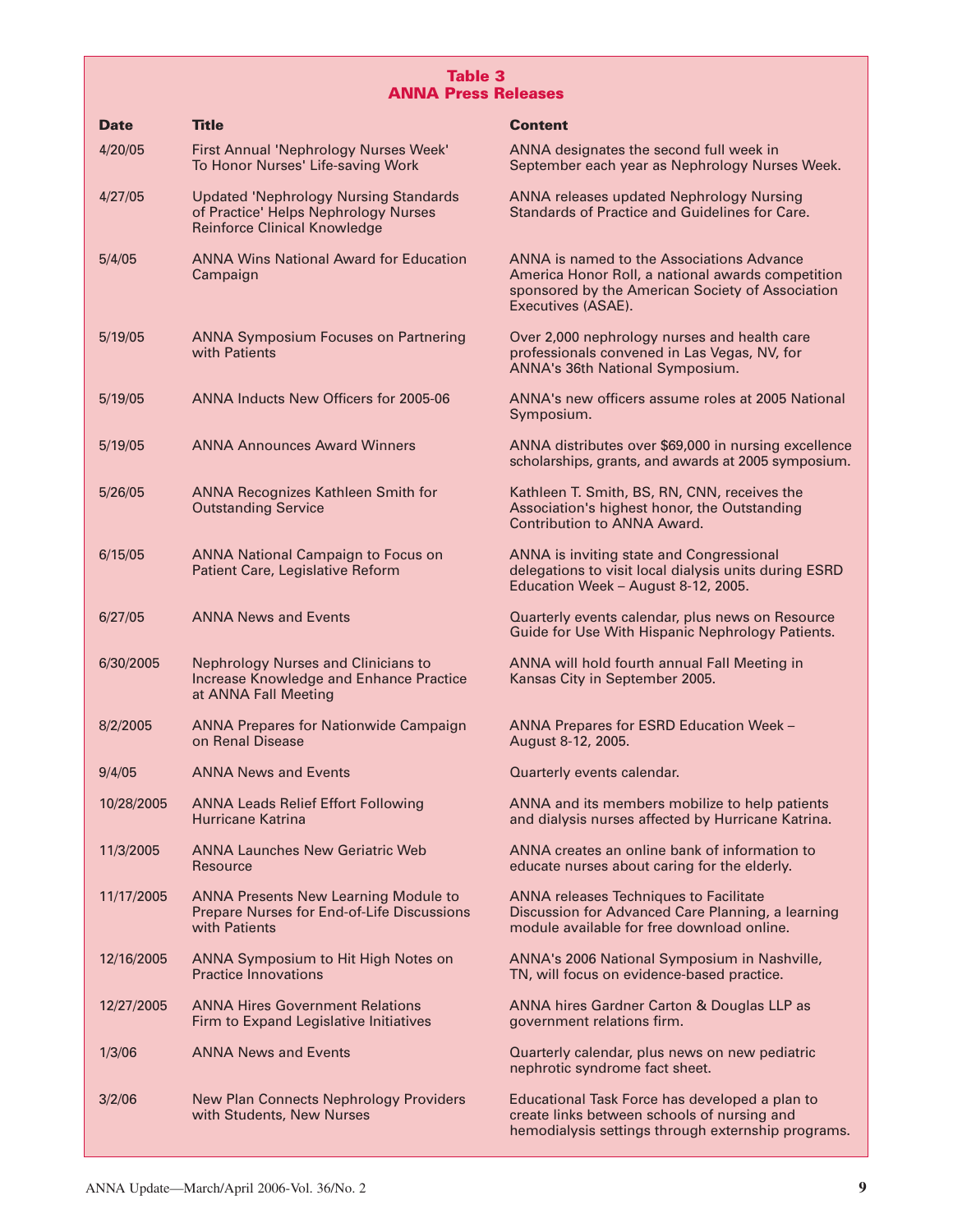### **Table 4 ANNA Media Coverage**

| <b>Date</b>       | <b>Publication</b>                                                 | <b>Content</b>                                                                                                                                                                                                  |
|-------------------|--------------------------------------------------------------------|-----------------------------------------------------------------------------------------------------------------------------------------------------------------------------------------------------------------|
| <b>March 2005</b> | <b>Gulf Coast Nursing Times</b>                                    | Summary of 2004 ESRD education activities.                                                                                                                                                                      |
| March/April 2005  | NurseZone.com                                                      | Announces ANNA election results.                                                                                                                                                                                |
| March/April 2005  | <b>UNOS Update</b>                                                 | Information about National Symposium and ESRD<br><b>Education Week.</b>                                                                                                                                         |
| April 2005        | Nursing2005 American Nursing<br><b>Student eNewsCareer choices</b> | Provides details about nephrology nursing specialty<br>with link to Discover Nephrology Nursing brochure.                                                                                                       |
| April 2005        | <b>Nursing Spectrum (Southeast)</b>                                | Emily Hodgin elected Southeast Chapters Coordinator-Elect.                                                                                                                                                      |
| April 2005        | RN.com Web site                                                    | JoAnne Gilmore elected ANNA President-Elect. ANNA<br>National Symposium.                                                                                                                                        |
| April 4, 2005     | Advance for Nurses (PA, NJ, DE)                                    | Debra Castner elected Northeast Vice President and Sandy<br>Miholics elected Northeast Chapters Coordinator-Elect.                                                                                              |
| May 2005          | Dialysis & Transplantation                                         | Information about Nephrology Nurses Week and Fall<br>Meeting.                                                                                                                                                   |
| May 2, 2005       | Advance for Nurses (PA, NJ, DE)                                    | Charlotte Thomas-Hawkins receives Nurse Researcher of<br>the Year Award.                                                                                                                                        |
| May 9, 2005       | <b>Nursing Spectrum (PA-Tri-State)</b>                             | Debra Castner elected Northeast Vice President.                                                                                                                                                                 |
| May 16, 2005      | Advance for Nurses (PA, NJ, DE)                                    | Information about Nephrology Nurses Week and publica-<br>tion of new edition of Nephrology Nursing Standards of<br>Practice and Guidelines for Care.                                                            |
| May 23, 2005      | <b>Nursing Spectrum (PA-Tri-State)</b>                             | ANNA named to the Associations Advance America<br>Honor Roll for ESRD Day; 2005 ESRD Education Week.                                                                                                            |
| May 30, 2005      | Advance for Nurses (PA, NJ, DE)                                    | ANNA named to the 2005 Associations Advance America<br>Honor Roll for ESRD Day.                                                                                                                                 |
| May/June 2005     | <b>UNOS Update</b>                                                 | Announces 2005-06 ANNA officers.                                                                                                                                                                                |
| <b>June 2005</b>  | Nephrology News & Issues                                           | Information about ANNA's updated standards of practice<br>and Nephrology Nurses Week.                                                                                                                           |
| <b>June 2005</b>  | <b>UNOS Update</b>                                                 | Article entitled "ANNA to Educate Lawmakers During<br>ESRD Education Week" gives details about the 2005 ESRD<br>Week campaign and ANNA's plan to invite lawmakers to<br>tour dialysis units in their districts. |
| <b>June 2005</b>  | www.eneph.com                                                      | <b>ESRD Education Week listed on calendar with information</b><br>about the campaign and the ESRD Briefing Book for State<br>and Federal Policymakers.                                                          |
| <b>June 2005</b>  | iKidney.com Web site, e-news                                       | Announces ANNA's ESRD Education Week 2005 and<br>directs readers to contact ANNA for more information.                                                                                                          |
| June 6, 2005      | NurseZone.com                                                      | Article entitled "Nephrology Nurses Aid the Chronically III"<br>includes interviews with ANNA members who discuss<br>issues such as transplant, legislative, clinical, incidence,<br>scope of practice, etc.    |
| June 6, 2005      | NurseZone.com                                                      | Kathleen Smith receives "Outstanding Service" award.<br>Information about 2005 scholarships, grants, and awards.                                                                                                |
| June 9, 2005      | WAFB TV's morning show<br>Baton Rouge, LA                          | Interview with Sue Preuett Cary, who discussed what the<br>National Kidney Foundation does for CKD patients as well<br>as the Kidney Early Evaluation Program.                                                  |
| June 11, 2005     | <b>Nursing Spectrum (online)</b>                                   | Article entitled "Lawmaker-Involvement Program Earns<br>Honor for Nephrology Nurses Group" notes ANNA as an<br>honor roll member for the American Society of<br>Association Executives for ESRD Day campaign.   |
| June 20, 2005     | Nursing Spectrum (MD, DC, VA)                                      | Announcement about Kathleen Smith receiving the 2005<br><b>Outstanding Contributions to ANNA Award at National</b><br>Symposium in Las Vegas.                                                                   |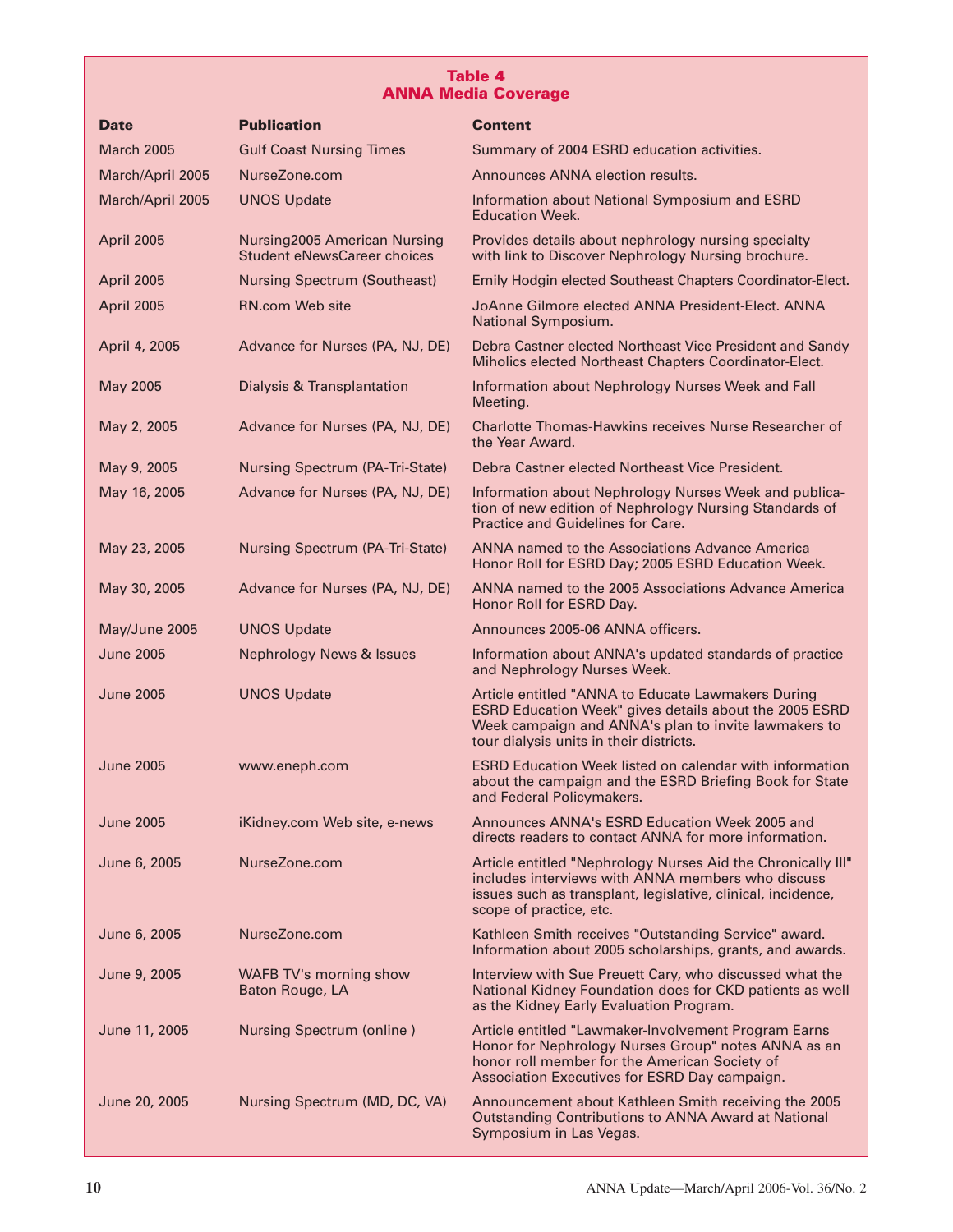#### **Table 4 (continued) ANNA Media Coverage**

| <b>Date</b>                | <b>Publication</b>                             | <b>Content</b>                                                                                                                                                                                                                                                             |
|----------------------------|------------------------------------------------|----------------------------------------------------------------------------------------------------------------------------------------------------------------------------------------------------------------------------------------------------------------------------|
| June 20, 2005              | iKidney.com Web site, e-news                   | Article entitled "ANNA Offers Free Education Program for<br>Long-Term Care Nurses, Announces ESRD Week."                                                                                                                                                                   |
| June 27, 2005              | RN.com Web site, e-news                        | Article entitled "Nephrology Nurses Invite Lawmakers to<br>Visits Dialysis Units" gives details about the 2005 ESRD<br>Week campaign and Kidney Care Quality and<br>Improvement Act.                                                                                       |
| June 29, 2005              | WTMA 1250 AM (radio station<br>Charleston, SC) | Interview with Caroline Counts, who discussed CKD,<br>prevention, the elderly and dialysis, and ANNA and the<br>local chapter.                                                                                                                                             |
| <b>July 2005</b>           | <b>Nephrology News &amp; Issues</b>            | Article on National Symposium in Las Vegas; includes<br>information on attendance, new officers, award winners,<br>scholarships, and other highlights.                                                                                                                     |
| July 4, 2005               | Nursing Spectrum (DC & MD)                     | Suzann VanBuskirk assumed position of President at 36th<br>National Symposium.                                                                                                                                                                                             |
| July 4, 2005               | Nursing Spectrum (Philadelphia,<br>NJ, DE)     | Article highlights Charlotte Thomas-Hawkins from<br>Rutgers University College of Nursing as winner of<br>Nephrology Nurse Researcher Award from ANNA.                                                                                                                     |
| July 18, 2005              | <b>Nursing Spectrum (Greater</b><br>Chicago)   | Announces ANNA award winners from Chicago area -<br>Mary Haras, Ron Brady Memorial Award for Excellence in<br>Volunteer Leadership; Kathy Kuchta, ANNA Board of<br>Directors Award; Windy City, Regional Chapter Award.                                                    |
| July/August 2005           | <b>UNOS Update</b>                             | Information about 2006 National Symposium, Nephrology<br>Nurses Week, and updated Standards of Practice.                                                                                                                                                                   |
| August 2005                | www.geronurseonline.org                        | Announces Sue Cronin as ANNA Nurse Competence in<br>Aging award winner and includes information about<br>ANNA activities relating to geriatric care.                                                                                                                       |
| August 2005                | Village Voice (DaVita's newsletter)            | Announces the company's participation/partnership with<br>ANNA for ESRD Education Week and asks staff to post the<br>ANNA/ESRD flyer to inform patients about the week.                                                                                                    |
| August 2005                | Gazette-Times (Oregon)                         | Article entitled "Doing Battle with a Killer" is about poly-<br>cystic kidney disease, kidney disease, and ESRD. It<br>describes public awareness at Good Samaritan Hospital<br>for ESRD Week and mentions ESRD Education Week and<br>kidney disease statistics from ANNA. |
| <b>August 8, 2005</b>      | RN.com Web site, e-news                        | Information about ESRD Education Week.                                                                                                                                                                                                                                     |
| August 9, 2005             | NurseZone.com Web site                         | In-depth article about home dialysis (nurses' role, benefits<br>of home dialysis, new machines, etc.)                                                                                                                                                                      |
| August 22, 2005            | RN.com Web site, e-news                        | Information about ANNA Fall Meeting.                                                                                                                                                                                                                                       |
| September 5, 2005          | RN.com Web site, e-news                        | Information about Nephrology Nurses Week.                                                                                                                                                                                                                                  |
|                            | September 20, 2005 RN.com Web site, e-news     | Announces ANNA's award from Associations Advance<br>America for ESRD Education campaign and gives details<br>about the campaign.                                                                                                                                           |
| November/<br>December 2005 | <b>UNOS Update</b>                             | Articles about 2006 National Symposium and Fall Meeting<br>and 2006 ESRD Education Week.                                                                                                                                                                                   |
| December 5, 2005           | <b>Nursing Spectrum/NurseWeek</b>              | Article titled "Nephrology nurses offer tips for care of<br>older adults" includes information about the Spotlight on<br>Older Adults section of ANNA Web site.                                                                                                            |
| December 26, 2005          | RN.com Web site, e-newsletter                  | Article announces National Symposium in Nashville.                                                                                                                                                                                                                         |
| January/<br>February 2006  | <b>UNOS Update</b>                             | Information about ANNA's geriatric Web resource and<br>Katrina relief efforts.                                                                                                                                                                                             |
| February 2006              | <b>Nephrology News &amp; Issues</b>            | Information about National Symposium spotlighting evi-<br>dence-based practice.                                                                                                                                                                                            |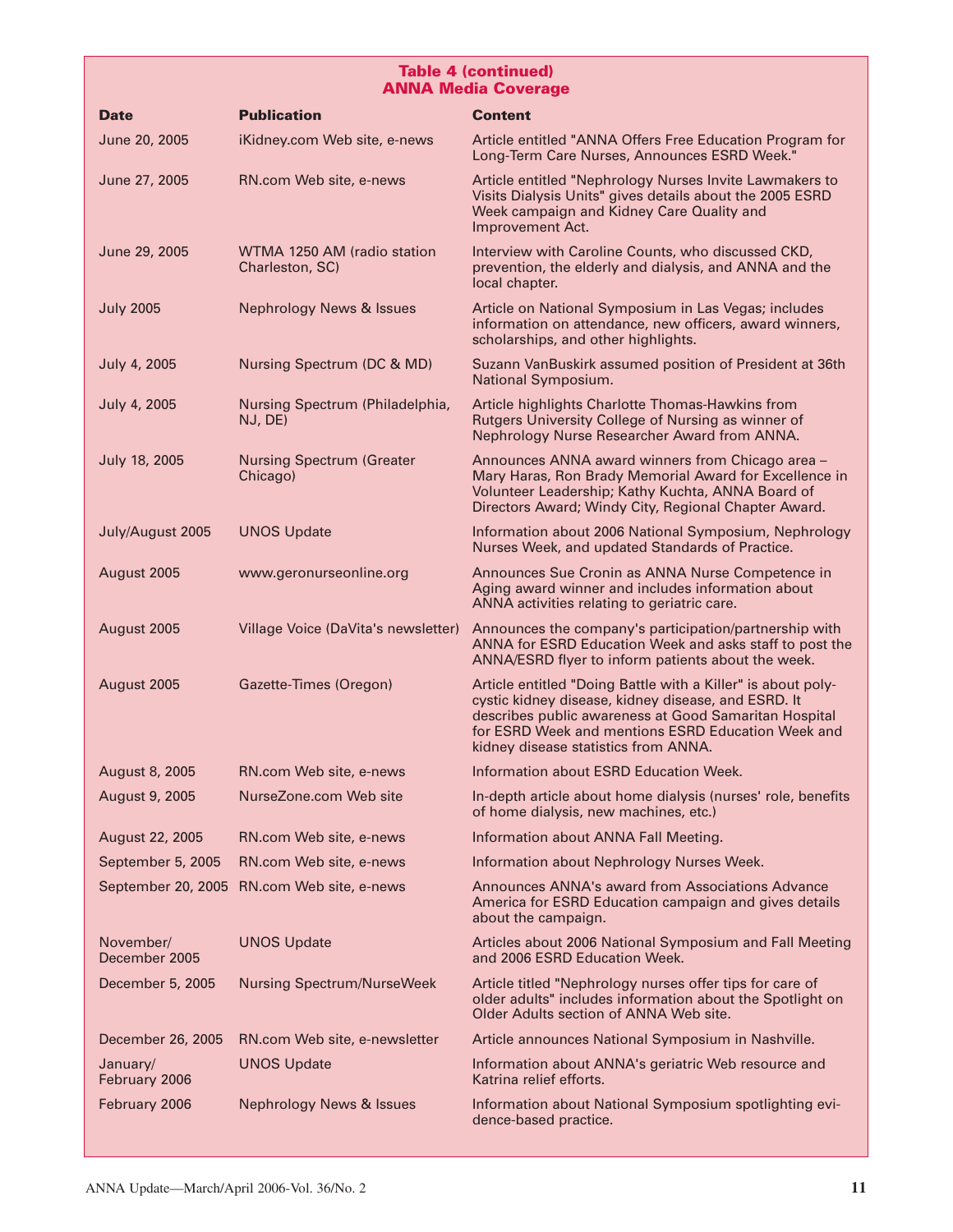- ANNA continues to deliver services and products to members through the U.S. mail and via e-mail. Throughout the year, the national office coordinated the delivery of mail to members, including the *Nephrology Nursing Journal*, the *ANNA Update*, election ballots, National Symposium and Fall Meeting announcements, membership renewal information, surveys, chapter mailings, special announcements, etc.
- ANNA continues to deliver its biweekly RenalWEB E-News and monthly ANNA E-News via e-mail to over 70% of the membership (all those who have submitted e-mail addresses to the national office). We encourage all members to avail themselves of this timely and information packed medium by submitting and updating email addresses.
- ANNA's national leaders were again asked to complete lead sheets at the National Symposium in an effort to identify persons who would like to become more active in the Association. **Caroline Counts**, past president and Nominations Committee Chair, coordinated the effort to contact every member identified.
- National Secretary **Glenda Payne** led an aggressive review and revision of policies and procedures and reorganized the structure of the manual.
- ANNA sends chapter member lists electronically to chapter leaders every 3 months. A list of new members is sent in the months in between to ensure that chapters are updated regularly.
- ANNA continues to revise the Volunteer Leaders Orientation Manual through the group effort of AREC. This resource is published on the Volunteer Leaders Resources CD-ROM.

# **Scholarship**

#### **Goal: Nephrology nursing practice will be evidence-based.**

- ANNA published six quality issues of the *Nephrology Nursing Journal (NNJ)*. The journal – under the leadership of Editor and Past President **Beth Ulrich** and Associate Editor and Past President **Karen Robbins** – continues to improve and provide a valuable service to members as evidenced by the demand for continuing education (CE) articles.
- Educational programming complements the *NNJ* in demonstrating its commitment to scholarship. The 36th National Symposium held in Las Vegas in April 2005 was very successful with the second highest attendance on record. The Volunteer Leaders Orientation Workshop continues to improve and provide added value for incoming leaders to prepare them for their work in the coming year. The 2005 Fall Meeting in Kansas City provided nephrology nurse managers and advanced practice nurses with a high-quality CE program. The winter audio conferences reported the highest attendance in history as ANNA partnered with ESRD Networks to market and host additional sites. See **Sally Russell**'s Education

Services Report in this issue for details on these meetings as well as the continued success of the Continuing Education Approval Board (CEAB) under the leadership of **Sharon Ehlers Swofford**. The 37th National Symposium, with the leadership of **Carol Headley**, will be held in Nashville in April 2006. The meeting, focusing on the theme *Nephrology Nursing and Evidence-Based Practice: In Harmony to Improve Patient Outcomes*, promises to deliver another outstanding program. Plans for the 2006 Fall Meeting in Boston are almost complete.

- The Administration SIG, with **Karen Burwell** as leader, completed four Manager Resources on conflict resolution, completing effective performance evaluations, appropriate delegation, and a reference list of agencies useful to nephrology nursing managers. These resource sheets are available on the ANNA Web site. The SIG soon will be publishing a revision of the Nephrology Nursing Career Ladder that will provide guidance to employers in developing a career advancement incentive program. See the SIG Reports in this issue for more details on the activities of ANNA's SIGs.
- ANNA subscribes to RenalWEB to enable members to keep up with the latest in renal news, issues, clinical information, and information on the Web. The RenalWEB E-News is delivered to members via e-mail every other week, 26 times per year.
- ANNA continued its relationship with the Hypertension, Dialysis and Clinical Nephrology Web site (**www.hdcn.com**) where NNJ articles and symposia presentations are posted for continuing education. Members can read articles, complete and submit the posttests, and immediately receive downloadable CE certificates.
- Additional modules of the series *Partnering for Quality Care, A Continuing Education Program for Chronic Kidney Disease* are in various stages of completion by the Chronic Kidney Disease SIG under the leadership of **Sally Campoy**. Watch for these to be available for download on the ANNA Web site as each is completed.
- *Techniques to Facilitate Discussion for Advanced Care Planning*, the first in a series of educational activities focusing on end-of-life issues, was released to the public on the ANNA Web site and also offers CE credits. The series, *End-of-Life Decision-Making and the Role of the Nephrology Nurse,* was prepared by the Ethics Committee led by **MaryRose Kott**.
- A revised Certification Review Course, under the direction of **Lynda Ball**, will be presented as a day-long preconference workshop at the National Symposium in Nashville. The course is an excellent review for nephrology nurses who are preparing for certification (CNN or CDN).
- The *Nephrology Nursing Standards of Practice and Guidelines for Care*, revised and edited by Past President **Sally Burrows-Hudson** and **Barbara Prowant**, was available for purchase at the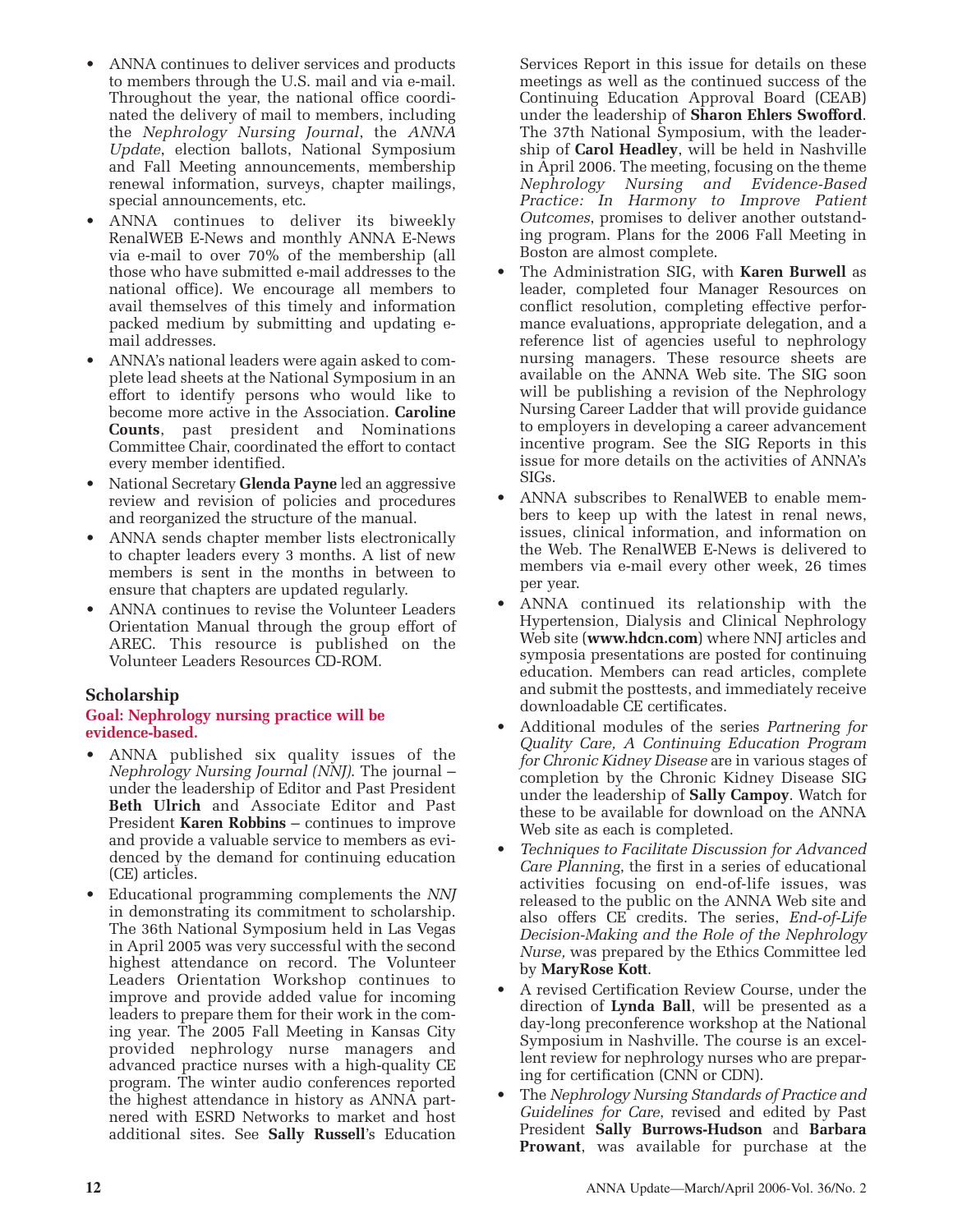National Symposium in Las Vegas; sales have exceeded projections. The Board has identified and implemented strategic actions to incorporate the Standards into all ANNA products and services.

- The second edition of the *Contemporary Nephrology Nursing: Principles and Practice* textbook, managed by Editor **Anita Molzahn** and Associate Editor and Past President **Evelyn Butera**, has been completed and is now available. Copies also will be available for purchase at the National Symposium in Nashville.
- Past President **Caroline Counts** will serve as editor for the revision of the *Core Curriculum for Nephrology Nursing* scheduled for completion in 2008.
- ANNA continues to produce CD-ROMs for purchase that contain educational sessions from the National Symposium, the Fall Meeting, and audio conferences. **Sheila O'Day** has provided excellent leadership to the Distance Learning Committee over the past year!
- The Research Committee continues to support the need for research by nephrology nurses. **Terran Mathers** provides leadership to this group and has found creative ways to market research and evidence-based practice at ANNA meetings.
- Validation of the contributions and value of nephrology nursing to the quality of patient care and outcomes is one of ANNA's strategies to meet its Scholarship goal. At the February Board meeting, several initiatives were proposed to address this important strategy. Stay tuned.

## **Leadership**

#### **Goal: ANNA members will be leaders in the nephrology health care community.**

- Following the devastation to the Gulf Coast by Hurricanes Katrina, Wilma, and Rita, ANNA members in the affected areas worked tirelessly to provide care to dialysis and transplant patients even when many caregivers had suffered their own losses. ANNA joined other nephrology organizations to provide relief during the days and weeks following the disaster. Our Web site was among the first to create a Hurricane Katrina Information Center, featuring up-to-date information and resources for patients and nurses. ANNA managed a list of more than 150 volunteers from all caregiver types and matched facility needs with volunteers; five volunteer nurses were mobilized to provide relief. Thanks to a generous grant from **Amgen**, ANNA was able to distribute funds to allay the impact on members and nonmembers directly affected by Katrina. To date, more than 230 grantees have received relief; more than \$58,000 has been distributed. As the recovery continues indefinitely, ANNA seeks ways to assist individual members and chapters.
- **Sue Preuett Cary** represented ANNA at a recent National Disaster Summit where representatives of the nephrology community met to develop a shared plan for national strategic responses in the

event of a disaster. ANNA will lead the work group involved in coordination of nursing and technical volunteers in response to any type of disaster.

- ANNA expanded its annual educational efforts to ESRD Education Week during the second week of August. Under the leadership of ESRD Education Advisor **Kathleen Kuchta**, this year's education activities had a direct impact on 43 federal legislators, 23 state legislators, and 2 governors/mayors. Also this year ANNA reached out to collaborate with two patient groups – Renal Support Network and DaVita Patient Citizens – as well as RPA and the KCP coalition.
	- ➤ The American Society of Association Executives (ASAE) recognized ANNA with an honorable mention for the important work it has done to educate lawmakers about the effects of kidney disease and ESRD.
	- ➤ ANNA was invited to contribute a vignette for the revision to *Policy and Politics in Nursing and Health Care* by Diana J. Mason, editor-inchief. **Kathleen Kuchta** responded by writing about the leadership role that ANNA has taken in its ESRD education efforts
- ANNA is committed to developing and valuing the breadth and depth of its active volunteer resources. As **Molly Cahill**'s report describes, the Leadership Development Committee plans to offer the Enrichment Opportunities Event again in Nashville at the National Symposium. Read her report in this issue to learn more. During the symposium, every leadership entity will have the opportunity to honor their members and achievements at a face to face luncheon. Molly has presented the Board with innovative proposals to create mentoring opportunities for nephrology nurses and to develop a feedback mechanism for ANNA volunteers to measure satisfaction with the volunteer experience.
- The Association position statements are overseen by **Anne Harty** who serves as a member of the Health Policy Committee. Position statements represent the official opinion of ANNA on a variety of subjects. A 10 Step Guide to Position Statement Development was developed and is available on the ANNA Web site. See Table 5 for a list of current Position Statements.

#### **Business**

#### **Goal: ANNA will have long-term financial success.**

As mentioned in my introduction, ANNA responded to an opportunity to partner with **Genentech** to deliver a CE program, *Managing Catheter Dysfunction for Better Patient Outcomes: A Team Approach – Nephrology Nursing's Perspective,* to 50 ANNA chapters (at no cost to chapters) using expert nephrology nurses in the field of vascular access between October 1 and the end of March. **Mike Cunningham** worked closely with the grant sponsor and with **Lesley Dinwiddie** (who provided consultative services) to formalize the partnership, assemble and "train the trainers,"